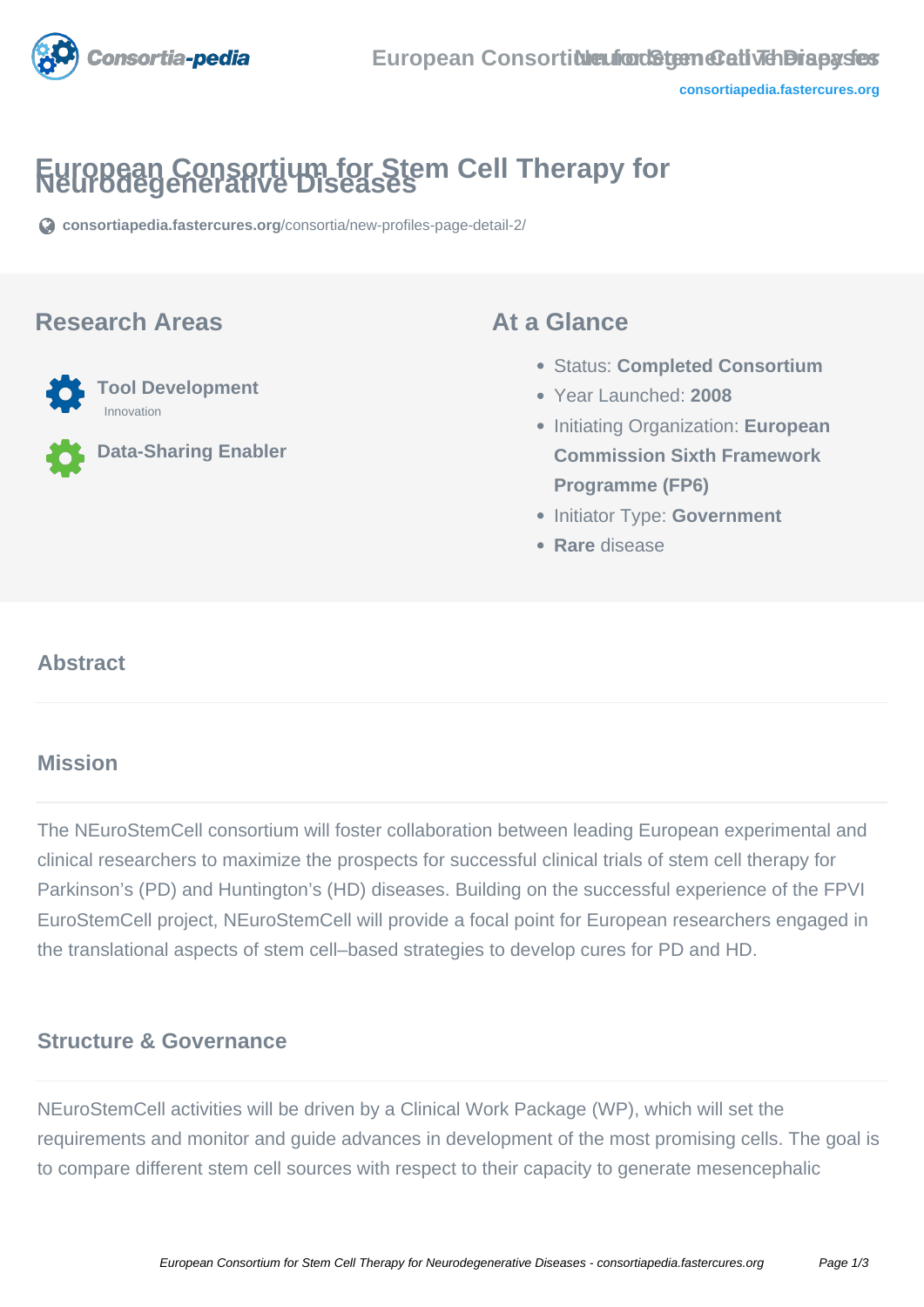

#### **European Consortidieufron Stem Cell The Dispases**

#### **[consortiapedia.fastercures.org](http://consortiapedia.fastercures.org/)**

dopaminergic and striatal GABAergic neurons suitable for neuronal cell replacement. The major sources will be neuralized embryonic stem cells, adherent neural stem (NS) cell lines, and short-term expanded ventral midbrain NS cells/progenitors grown as neurospheres (VMN). Two exploratory WPs will use extrinsic cues to specify neuronal differentiation and rigorously compare the different human stem cell lines and their progeny in giving rise to authentic neurons. WP3 will integrate long-term assessments of functional (motor and cognitive) recovery in appropriate animal models of PD and HD, and WP4 will exploit noninvasive, in vivo imaging to evaluate the survival, composition, integration, and functional impact of the donor cells in the host brain. These two WPs will also provide the elements necessary to standardize the extent of recovery as a function of cell replacement and integration. In WP5, three small to medium-sized enterprises will generate the technologies for manufacturing and scale-up of safe, fully traceable, efficacious, and banked stocks of cells ready for clinical use. Regulatory and ethical requirements will be considered in the clinical WP, which also incorporates training.

### **Financing**

NEuroStemCell is funded by the European Union (EU) Seventh Framework Programme. The total cost is

€15.8 million, of which €11.9 million was provided by the EU.

# **Links/Social Media Feed**

Other website [http://cordis.europa.eu/project/rcn/88824\\_en.html](http://cordis.europa.eu/project/rcn/88824_en.html)

# **Points of Contact**

Universita Degli Studi Di Milano Italy Via Festa Del Perdono 7 Milano, Italy

 Administrative Contact: Gianni Munizza phone: +39 2 50325841 fax: +39 2 50325843